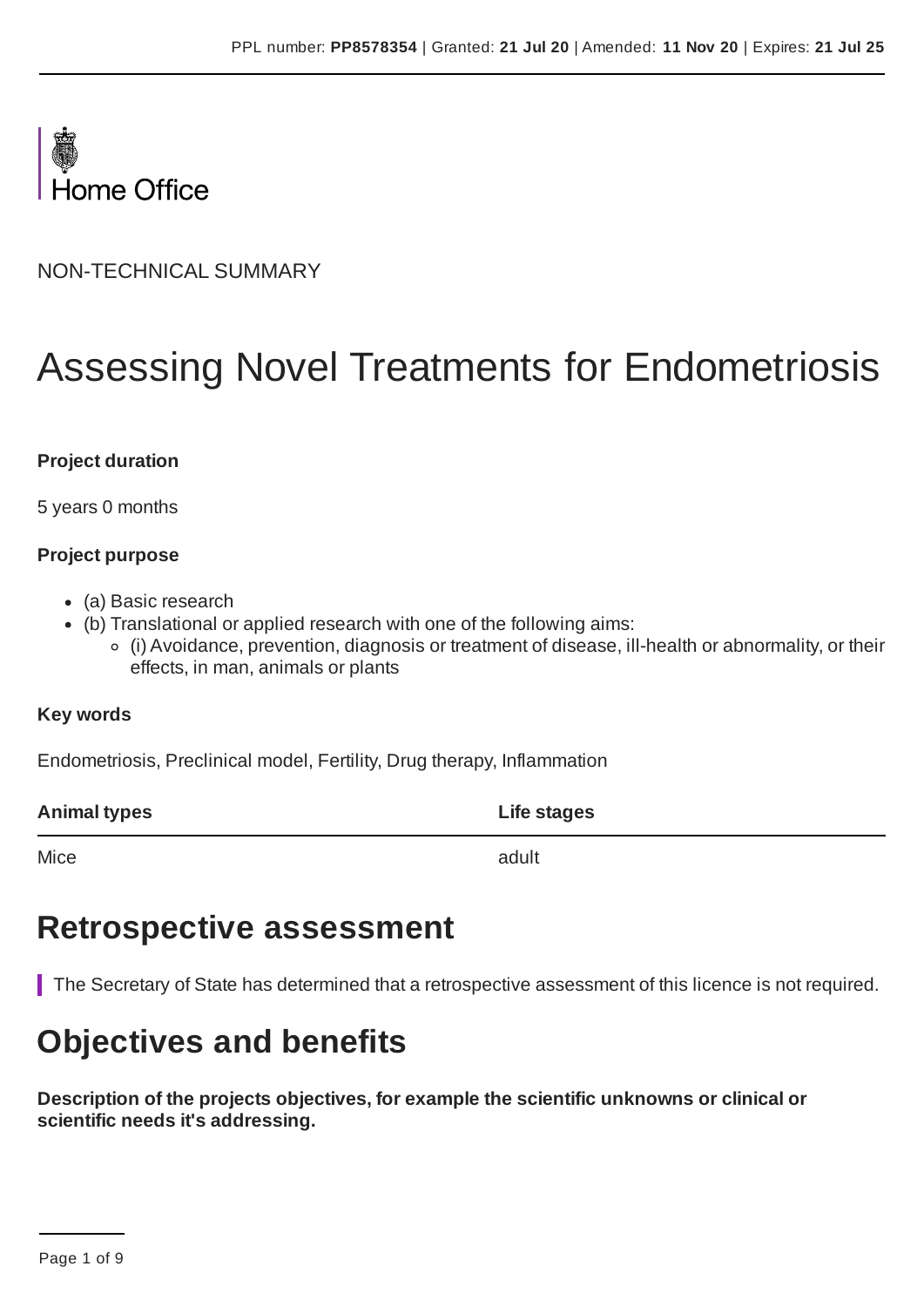#### **What's the aim of this project?**

Our aims are to gain a better understanding of endometriosis and to assess the efficacy of new treatments to prevent disease growth and recurrence.

**Potential benefits likely to derive from the project, for example how science might be advanced or how humans, animals or the environment might benefit - these could be short-term benefits within the duration of the project or long-term benefits that accrue after the project has finished.**

#### **Why is it important to undertake this work?**

Endometriosis is a debilitating condition that affects an estimated 176 million women worldwide. In endometriosis, cells similar to the lining of the womb grow elsewhere in the body, typically in the abdomen around the ovaries and the bowel. These endometrial-like cells respond to female sex steroids with a chronic inflammatory reaction that is the leading cause of pelvic pain and infertility. Often dismissed as women's troubles, a lack of research and funding means sufferers can live in severe pain, unable to work or socialise. Current drug therapies carry side effects, are not suitable for patients seeking pregnancy and endometriosis often recurs upon discontinuation of drugs. There is a scientific and clinical need for a better understanding of endometriosis development/recurrence and the assessment of new treatments/delivery systems.

#### **What outputs do you think you will see at the end of this project?**

#### **New information**

It will increase our understanding of the disease. In particular, it will provide new information in relation to the local peritoneal environment (the abdominal area surrounding the lesions) in disease progression and following treatment with novel compounds. In this programme of work, we will also look to develop and investigate a model of recurrence and utilise this model to assess treatments.

Specifically, lesion size, hormone production, inflammation and metabolic pathways known to exacerbate the disease will be studied. This work should increase knowledge about the effect of new treatments and modalities on endometriosis development, progression and recurrence. It is anticipated that these treatments and delivery methods will reduce lesion formation and/or prevent their regrowth, thus providing important information with the aim to progress these compounds to the clinic for patients.

Information in relation to novel drug delivery platforms, including the suitability of hydrogels, will also be assessed. These modalities have yet to be studied as a local delivery system within the peritoneal cavity, where lesions are usually found. Surgery will be performed at similar times of the day to avoid body clock effects on inflammation, adhesion and local repair.

By monitoring the reproductive cycle via vaginal lavage and cytology, drug effects on reproductive function will also be determined. This measures the integrity of hormone signalling, that may indicate local verses systemic drug release. It will also show if contraceptive effects are reversible when treatments are discontinued.

#### **Publications**

Page 2 of 9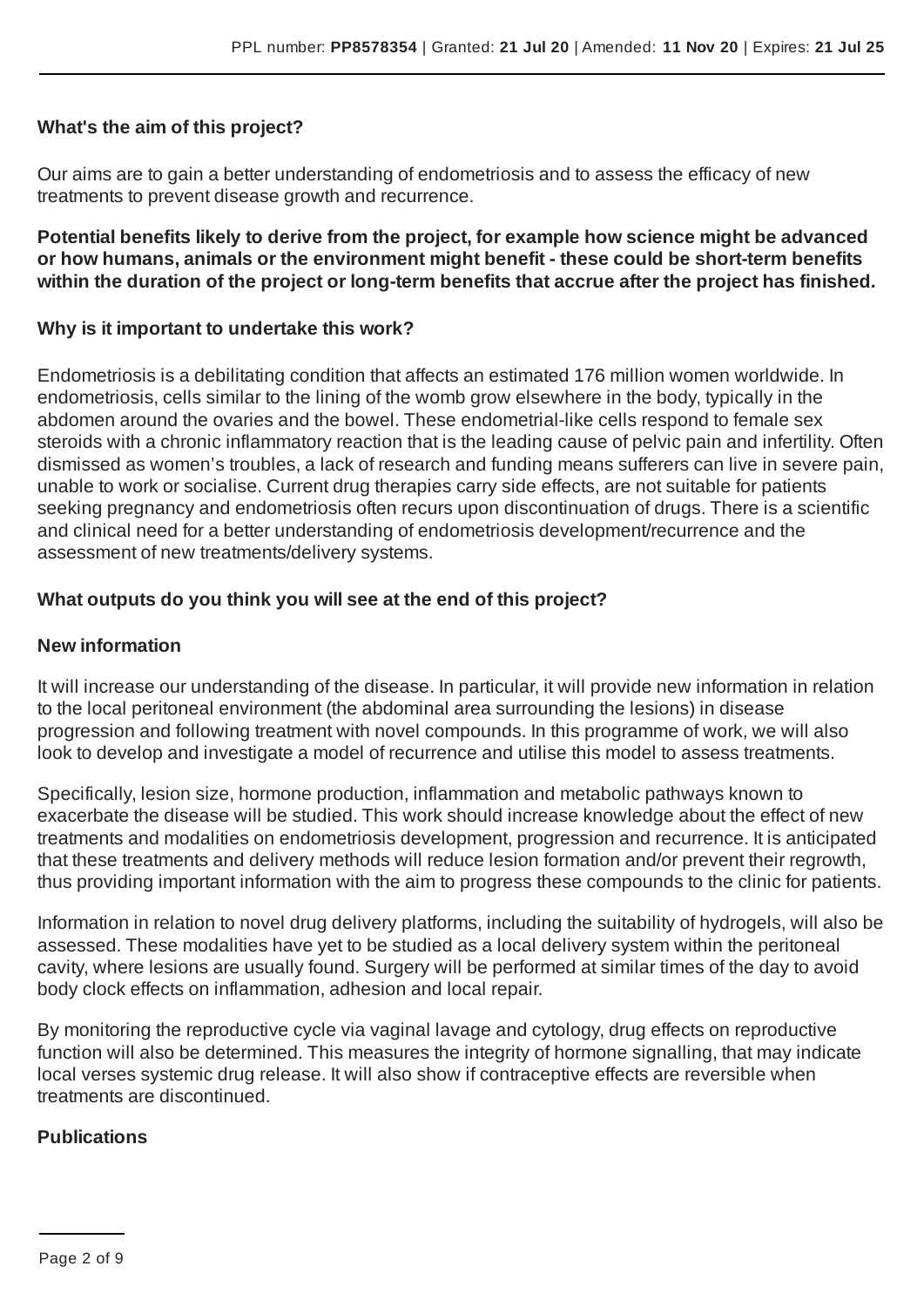Our research spans across many different scientific fields, including: endocrinology, pharmacology, pharmaceutics and material science. We plan to submit articles to high impact, open access journals, such as the British Journal of Pharmacology and the Journal of Controlled Release.

There is limited previous research on endometriotic lesion recurrence; therefore, this research is very novel. Publications will demonstrate validity of our model of recurrence as well as the effect of novel and/or localised treatments.

There is also a sparsity of hydrogel imaging research within the peritoneal/abdominal cavity, which would be of interest to drug delivery scientists studying diseases within that area of the body.

#### **Products**

If proof of concept is successful and lesion weight or endometriosis recurrence is significantly reduced, novel treatments and/or hydrogels could be considered as a possible, and viable, treatment option within the clinic.

#### **Who or what will benefit from these outputs, and how?**

#### **Scientific community**

Studying the local lesion environment with or without drug treatments would enhance knowledge about the cause of endometriosis and its development, progression and recurrence. This information would benefit other researchers within the same field as well as the general scientific community and general public.

#### **Translation for clinical benefits**

Successful placement and efficacy of the hydrogel-based delivery system could have clinical benefit for women with endometriosis. Introducing a localised drug delivery system as opposed to oral or injectionbased treatments could reduce the severe side effects that often occur with systemic dosing, such as: weight gain, headaches, depression, reduced bone density and acne. Current intra-uterine devices carry risks of ejection from the body, infection and piercing of the uterus that would be mitigated by the hydrogel. By localising drug release, women receiving this treatment could have the option to conceive, which is not feasible with current hormonal therapies. Targeted delivery would therefore improve patient compliance, reproductive health and would also reduce the need for multiple surgeries. This would significantly cut healthcare costs, which are currently estimated at £8.2billion/annum in the UK alone, by saving the need for referrals, specialist centres, additional treatments and lost working time. The clinical benefit of these new medicines would be more long-term, beyond the lifespan of this project licence.

#### **How will you look to maximise the outputs of this work?**

We are collaborating with other research groups concerned with the peritoneal/abdominal cavity, regenerative medicine, imaging experts, gynaecologists and material engineers. This collaboration will allow for hydrogel formulation, live imaging and analysis of suitability for the clinic. This will provide

Page 3 of 9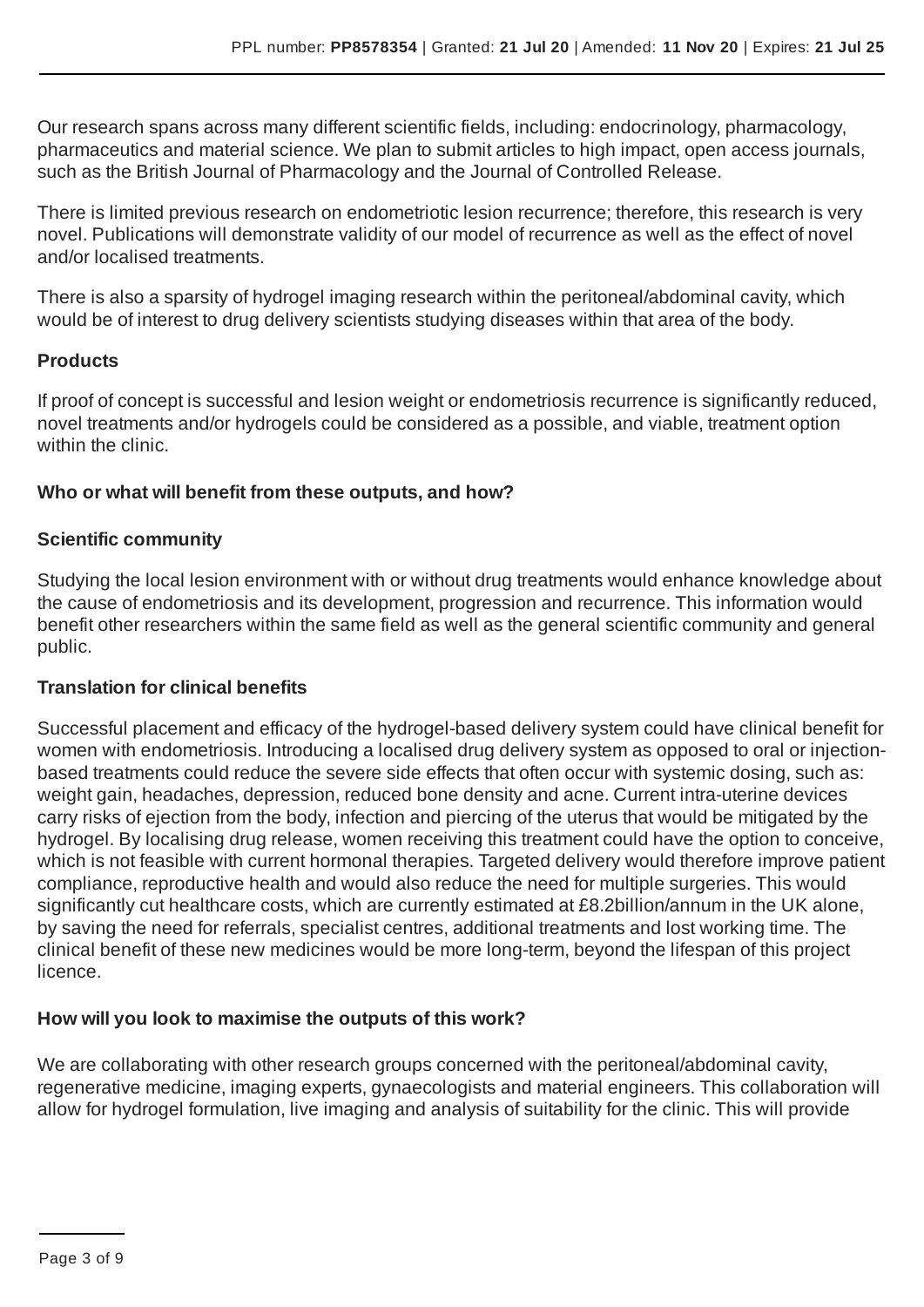information on both drug release to endometriotic lesions as well as the prevention of adhesions, which commonly occur within this area of the body, particularly after surgery.

To avoid publication bias, we are committed to publishing all findings from this project, both positive and negative. Outputs will be maximised through publication of abstracts, papers, conference presentations, patient public involvement and public engagement activities.

#### **Species and numbers of animals expected to be used**

• Mice: 1000

### **Predicted harms**

**Typical procedures done to animals, for example injections or surgical procedures, including duration of the experiment and number of procedures.**

#### **Explain why you are using these types of animals and your choice of life stages.**

We require our chosen model to undergo an oestrous cycle, the equivalent of a human menstrual cycle. Hormonal changes, particularly in oestrogen, are essential for disease establishment and progression. We also wish to monitor if our chosen localised treatments disrupt this oestrous cycle. Therefore, it is necessary that the chosen animal is a sexually mature mammal.As a group, we have chosen to utilise mice.

#### **Typically, what will be done to an animal used in your project?**

There are two main categories of animals used within this project: donor mice and recipient mice.

#### **Donor Mice**

Donor mice will be humanely killed in order for their uterus to be removed and sectioned into small pieces. In order to analyse which phase of the oestrous cycle these mice are in, a vaginal wash will be conducted on these mice prior to being humanely killed.

#### **Recipient mice: disease establishment**

In all cases, recipient mice will undergo surgery under anaesthesia. The uterine fragments from the donor mice will be stitched onto the peritoneum of the recipient mice, where lesions commonly form in humans. Recipient mice will undergo a small incision of the skin and muscle layer in order to gain access to the cavity. Prior to surgery, these mice will be injected subcutaneously with opioid-based pain relief. The wound will be cleaned with betadine solution and their eyes will be treated with lacri-lube to prevent dryness/irritation. Recipient mice will then be split into key groups: systemic vehicle, systemic treatment, localised vehicle and localised treatment. Vehicle will be the same solution the chosen drug is suspended in. Mice that are treated systemically with treatment or vehicle will undergo repeated administration throughout the project. Depending on the drug type, this will be given either by injection or orally. Recipient mice given localised vehicle or treatment will not need these repeated doses as a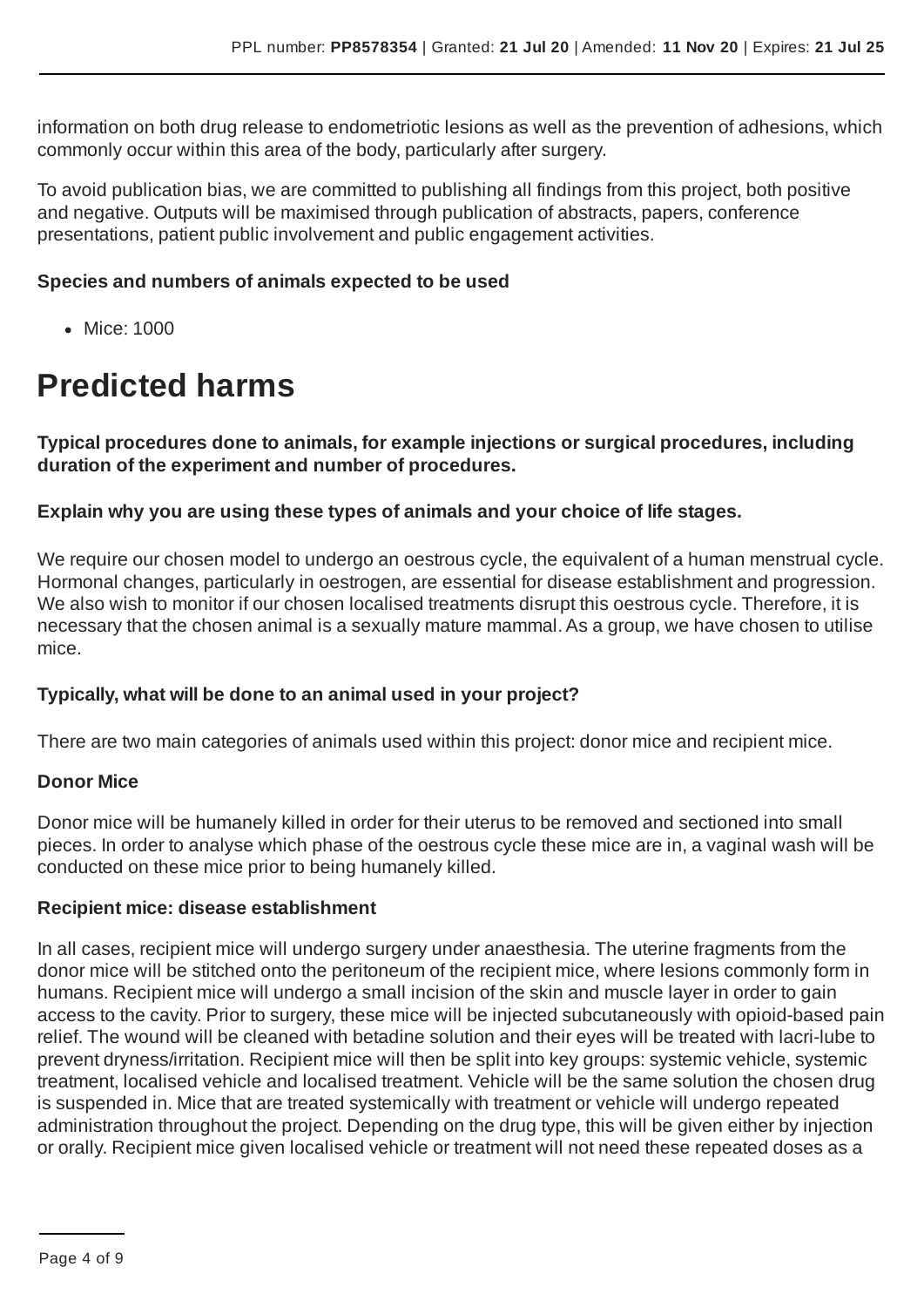hydrogel will be administered during surgery. Some mice will have small volumes of blood taken to analyse drug exposure levels. A proportion of these animals will be humanely killed at specific time points to allow for extensive analysis of the lesions as well as the surrounding area.

#### **Recipient mice: established lesions and disease recurrence**

In order to analyse drug effects on established lesions or lesion recurrence, these recipient mice will undergo two surgeries. They will undergo the surgery as detailed above to establish endometriosis within the animal. These animals will then be allowed to recover for a period of 2 weeks. After this time, the animal will undergo a second surgery which is almost identical to the first. Some of these animals will have their established lesion removed, whilst others will not. Treatment will start at this stage, with the same groups still applying: systemic vehicle, systemic treatment, localised vehicle and localised treatment.Animals receiving localised vehicle or treatment will be given the hydrogel at the time of the second surgery. Animal receiving systemic treatment or vehicle will be given either repeated injections or oral doses. Some mice will have small volumes of blood taken throughout the experiment to analyse drug exposure levels. Vaginal wash will also be performed to determine drug effects on reproductive function.A proportion of these animals will be humanely killed at specific time points to allow for extensive analysis of lesion regression or recurrence.

#### **Live imaging**

Recipient mice from each of the two procedures described above may also undergo non-invasive, live fluorescent imaging. This will allow hydrogel localisation, lesion growth and recurrence to be monitored.

#### **What are the expected impacts and/or adverse effects for the animals during your project?**

The expected impacts of both protocols is the development of endometriotic lesions, which have been shown to establish within roughly 2 weeks after induction.As the model of endometriosis proposed within this project has been used and verified in the previous project licence, it has been shown to be well-tolerated by the animals, with no outwards sign of pain or distress.

Drugs previously tested within this animal model appear to also be well-tolerated by the animals with no visible adverse effects. Drugs that have yet to be tested within this model are well characterised within the literature.

Localised drug delivery vehicles being used within this project, namely hydrogels, are also wellcharacterised within the literature and appear to not have a toxic effect in numerous cell types/lines. This will be verified with our cells of interest within the laboratory prior to commencement of any animal work.

Daily vaginal wash was well-tolerated by the mice when performed for up to 4 weeks under our previous licence.

A potential impact of protocol 2 is aberrant wound healing due to second surgery. However, this will be assessed in a small pilot study to see potential adverse effects and their duration.

#### **Expected severity categories and the proportion of animals in each category, per species.**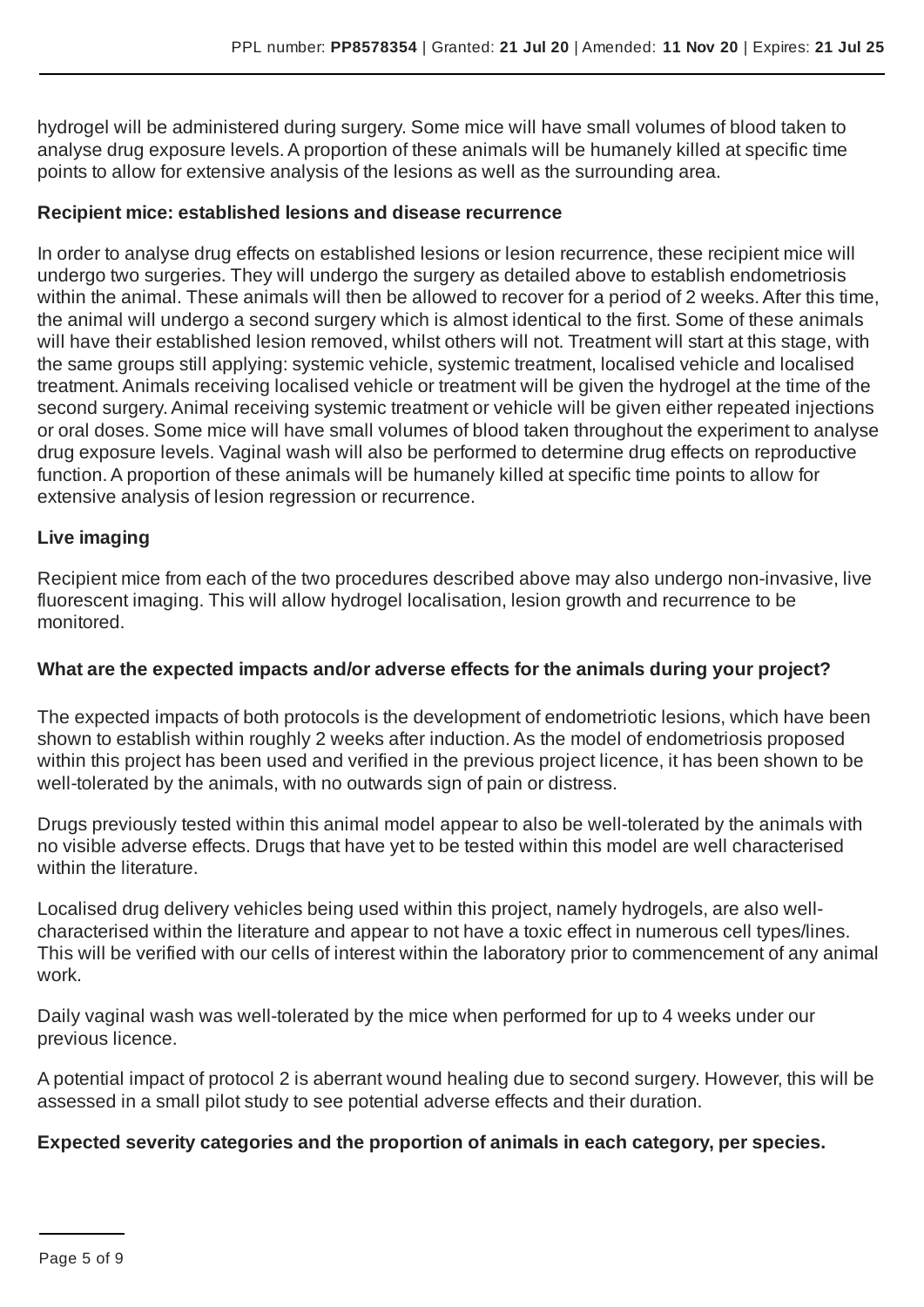#### **What are the expected severities and the proportion of animals in each category (per animal type)?**

Donor animals used (~20%) are humanely killed using Schedule 1 (mild).

Recipient mice (~80%), the maximum expected severity is moderate.

#### **What will happen to animals at the end of this project?**

• Killed

## **Replacement**

**State what non-animal alternatives are available in this field, which alternatives you have considered and why they cannot be used for this purpose.**

#### **Why do you need to use animals to achieve the aim of your project?**

Endometriosis is a complex disease with a relatively poorly understood cause. Past research has shown that the cause of endometriosis has a hormonal, immune and inflammatory element. Therefore, in order to correctly analyse the effects of localised treatment, an animal model is the only viable option as it takes into consideration all of these options. Work using cells or individual organs fail to account for all of these components.

#### **Which non-animal alternatives did you consider for use in this project?**

Prior to animal work, primary cells as well as cell lines have been utilised to monitor the effects of these drugs as a solution and within a hydrogel. Cells of interest and surrounding cell types were studied. Cell-based experiments on how to investigate cellular regrowth are also being investigated.

Studies investigating drug release from the hydrogels are being conducted within the laboratory, using media similar to the peritoneal/abdominal fluid.

#### **Why were they not suitable?**

Whilst methods involving primary cells and cell lines gave information on drug efficacy in cellular models, it does not provide detailed information on these drugs effects on interacting cell types and the complex environment surrounding the lesions. Laboratory methods used to monitor drug release only takes into account the diffusion of the drug. It fails to account for degradation of the hydrogel by enzymes and shear stress.

For this, we need a more complex, animal-based system to be able to monitor how these drugs are effective and can prevent disease progression/recurrence.

Page 6 of 9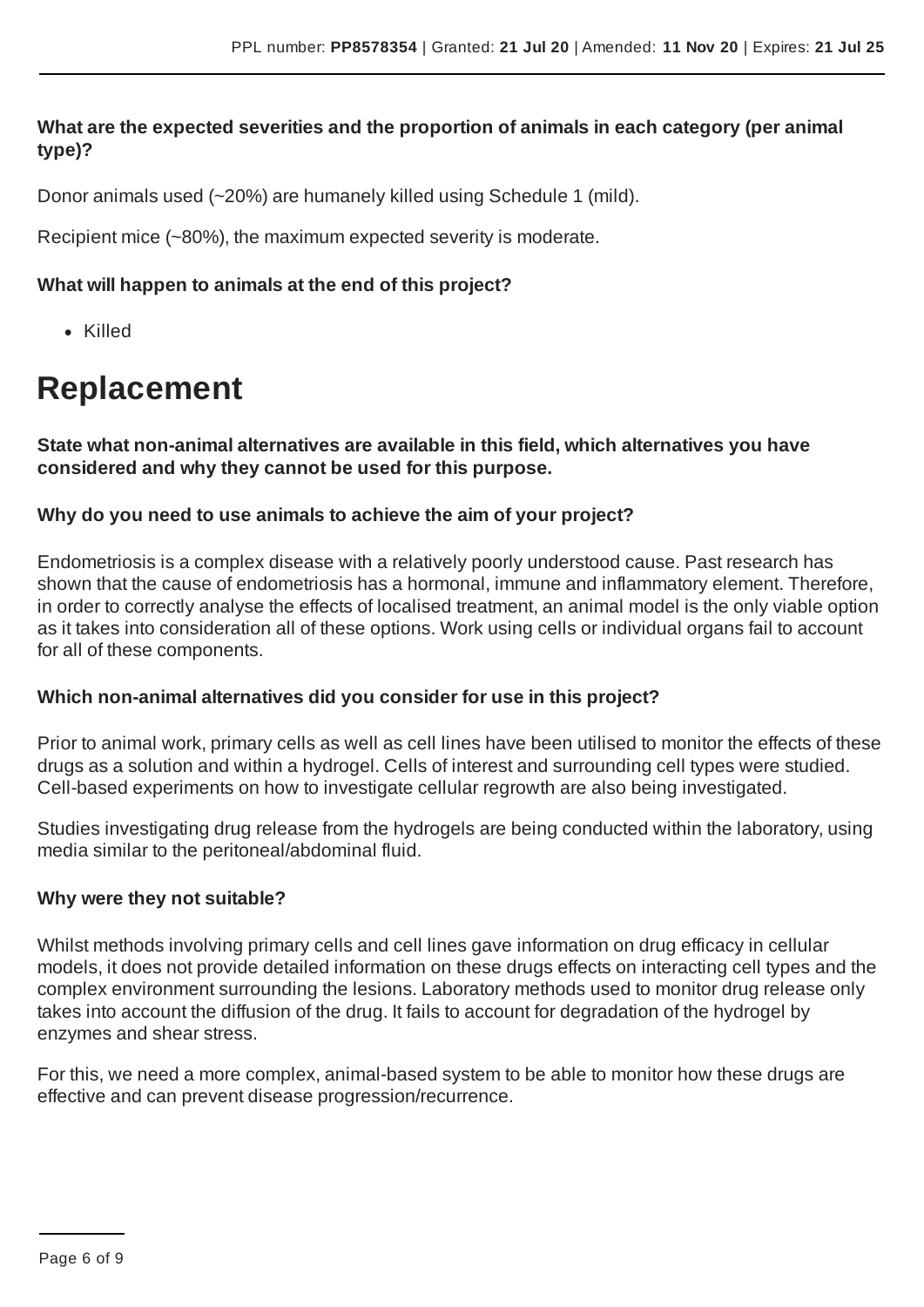### **Reduction**

**Explain how the numbers of animals for this project were determined. Describe steps that have been taken to reduce animal numbers, and principles used to design studies. Describe practices that are used throughout the project to minimise numbers consistent with scientific objectives, if any. These may include e.g. pilot studies, computer modelling, sharing of tissue and reuse.**

#### **How have you estimated the numbers of animals you will use?**

Working alongside a trained statistician, we utilised data acquired from previous animal work conducted within this group to calculate the minimum number of mice needed per treatment group and lesion number per mouse to find a biologically relevant reduction in lesion weight. Lesion weight was used as it is the most useful and clinically relevant measurement in the studies. This analysis allowed us to account for variation than can occur both between and within mice. It allowed a study with best chance of detecting meaningful outcomes to be designed.

#### **What steps did you take during the experimental design phase to reduce the number of animals being used in this project?**

We have utilised the NC3Rs experimental design tool in order to design our animal-based experiments. This allowed us choose appropriate groupings and blind the studies effectively. This design tool has also helped us identify any potential nuisance variables and how to avoid them. By doing this, we are reducing the likelihood of experimental replication, thereby reducing the number of animals used.

#### **What measures, apart from good experimental design, will you use to optimise the number of animals you plan to use in your project?**

Donor uterus is segmented into many fragments (typically 12-15 pieces), therefore, fewer donor mice are required than recipient mice. Typically 3 lesions can be induced within a single recipient mouse. This reduces the numbers of recipient mice needed to see an effect of the drugs on lesions.

We have conducted pilot collaboration work to determine whether fluorescently-tagged hydrogels can be monitored within the peritoneum using live imaging. This pilot study investigated two different types of fluorescent tags. We humanely killed a small cohort of animals, from there, we conducted the study as planned in the protocol. This study confirmed that the hydrogel can be imaged within the mice, which means there is a reduced need for sacrifice at specific time points.

We will also conduct a small pilot study, which will involve analysing wound healing from dual surgery. This will provide information on the rate of wound healing and will ensure that dual surgery is feasible.

## **Refinement**

**Give examples of the specific measures (e.g., increased monitoring, post-operative care, pain management, training of animals) to be taken, in relation to the procedures, to minimise welfare**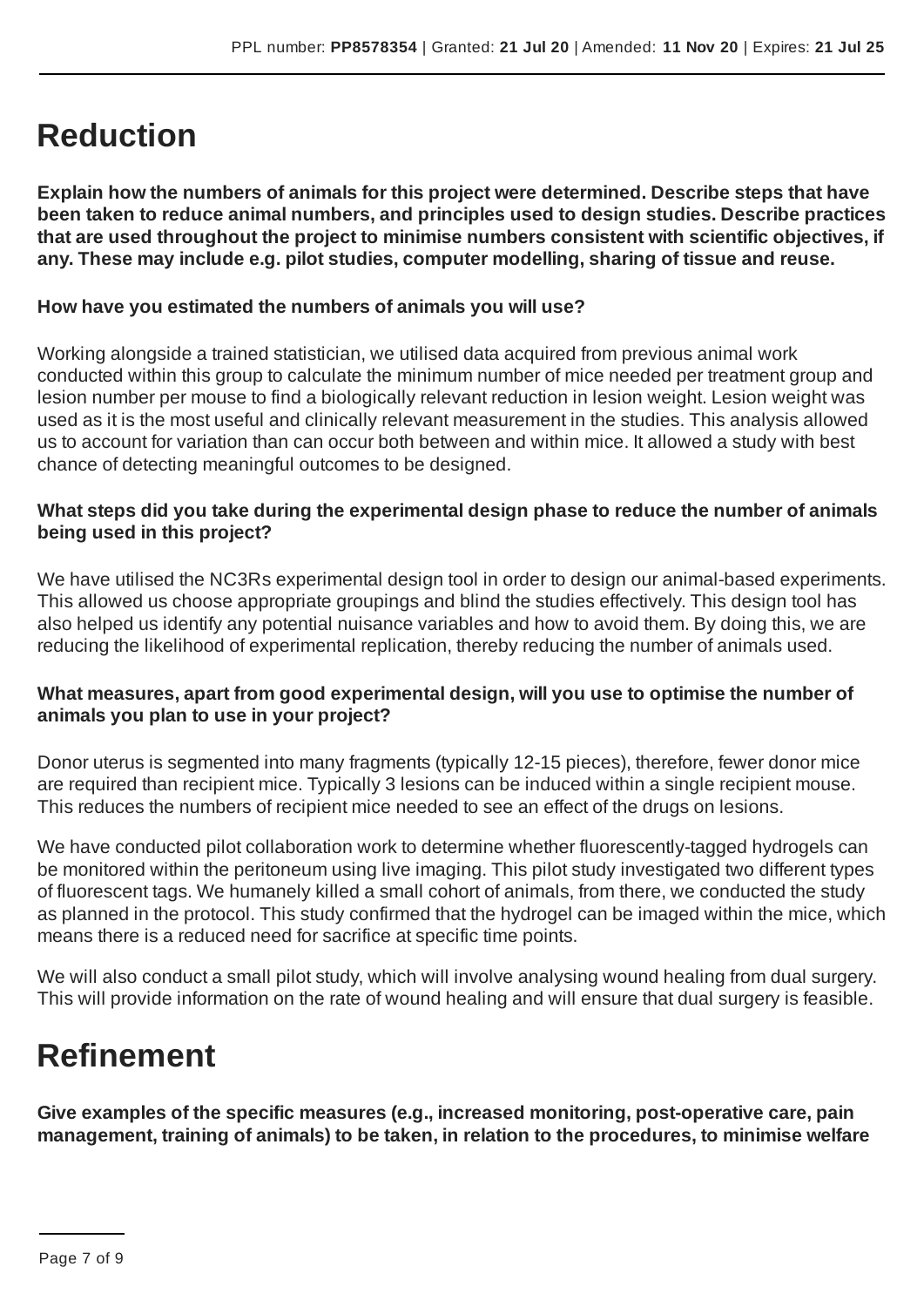#### **costs (harms) to the animals. Describe the mechanisms in place to take up emerging refinement techniques during the lifetime of the project.**

#### **Which animal models and methods will you use during this project? Explain why these models and methods cause the least pain, suffering, distress, or lasting harm to the animals.**

We will be using a mouse model to mimic endometriosis. This model requires both donor and recipient mice. Donor mice are humanely killed to allow for their uterus to be removed and segmented into small pieces. These segments are then stitched on to the peritoneum of recipient mice. This particular model will be used as it is one of the most well-established models of endometriosis within the literature. Previous work in our laboratory found that this method produced fluid-filled cysts that are characteristic of the disease. The cysts were also found to be responsive to hormones, which is also one of the main disease characteristics.

For the recipient mice, this technique requires a small incision on the ventral area, limiting pain and potential harm to the animal. From previous work, the animals recover well with no obvious adverse effects in relation to pain or distress and in the vast majority of animals we did not observe any changes in weight or normal behaviours.

Our previous work demonstrated that following surgery the lesions develop naturally without supplementing animals with hormonal treatment. We also conducted ovariectomies (removal of ovary function) in our original work to prove hormonal dependence of lesion development. These previous studies have allowed us to further refine our methodology and both steps have been removed from our studies.

#### **Why can't you use animals that are less sentient?**

We require the mice for this project to be sexually mature mammals, as changes within the oestrous cycle are important to monitor and can affect lesion establishment, growth and recurrence. Therefore, using immature life stages or less sentient animals, i.e. non-mammals, is not scientifically appropriate.

#### **How will you refine the procedures you're using to minimise the welfare costs (harms) for the animals?**

Animals will be allowed to acclimatise to their environment to reduce any distress.Animals will also be trained to become accustomed to regular and appropriate handling.

For each step appropriate controls are in place to minimise any adverse effects for the animals and humane endpoints are clearly defined. Animals will be monitored by both the research group and the unit staff.

Animals will receive appropriate pain relief pre- and post-operatively. However, non-steroidal antiinflammatory drugs will be avoided as the inflammatory response is involved in disease development.

Page 8 of 9